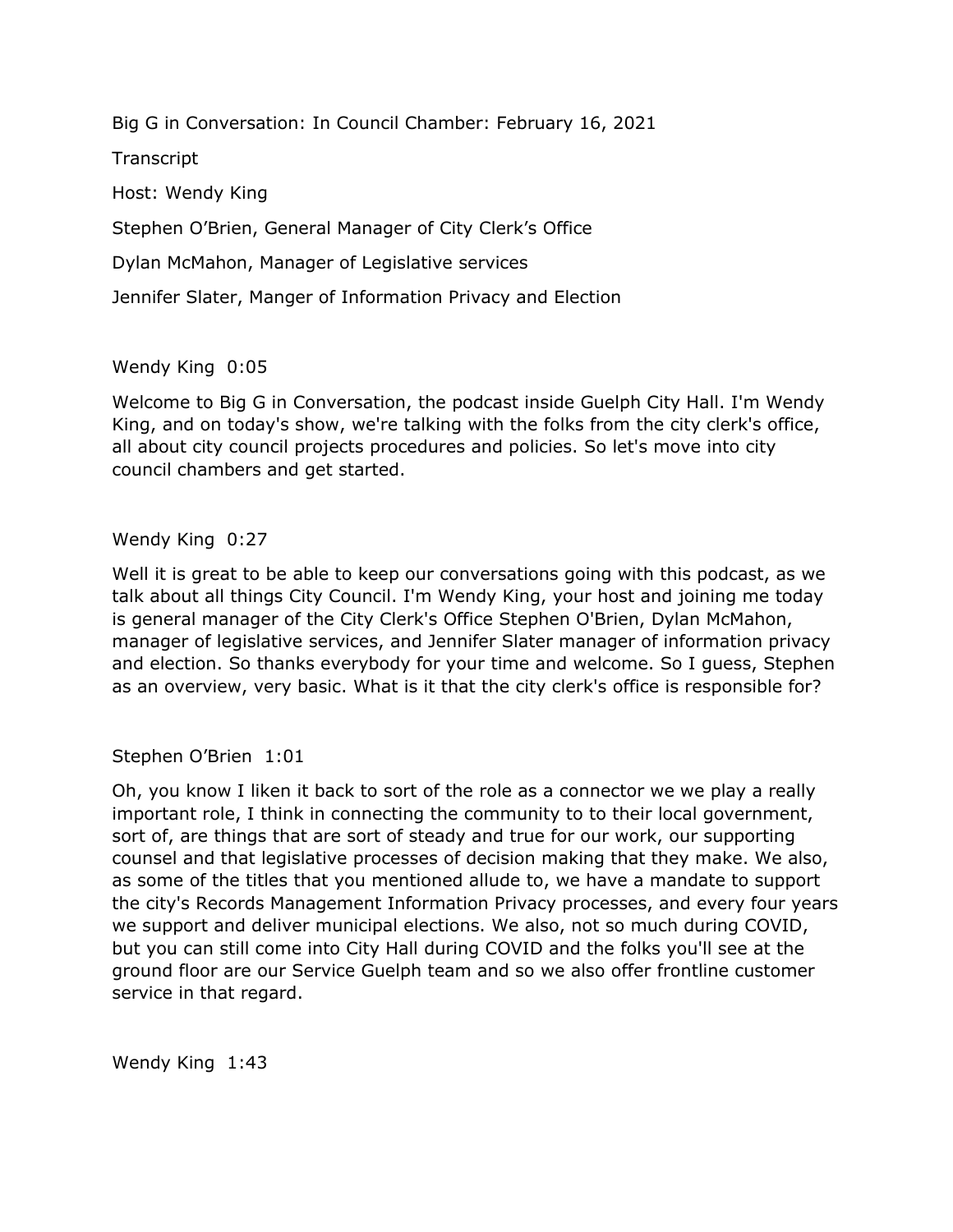I always assume city, city council's offices where I went to get a lot of information but pay your bills, back in the day, not that people do that probably as much anymore.

Stephen O'Brien 1:54

There's still some of that happening but yeah.

Wendy King 1:56

 Yeah. So, lots of big projects underway, I know, among them Council composition and Ward boundary review so if you could just remind us how many councillors now represent the city, and how many wards?

Stephen O'Brien 2:10

 Yep, so 12 members of council plus the merit of 13 member council and total, and they're spread out over six wards so the mayor is elected at large, and each of those councillors share a ward with a council mate, so two councillors per Ward.

Wendy King 2:24

And are they full time or part time?

Stephen O'Brien 2:26

 Right now right now technically part time. And that's sort of a bit though and it came out of some of the discussions that an engagement that the team did with members of council, really, it's not a hard and fast rule in terms of compensation remuneration part time, but certainly some members of council bring a full time level of work to the to the job.

Wendy King 2:46

 Oh yeah, I'm sure they do. So I, this might be for Dylan but whoever. How long since you've done like a comprehensive review of all that?

Dylan McMahon 2:55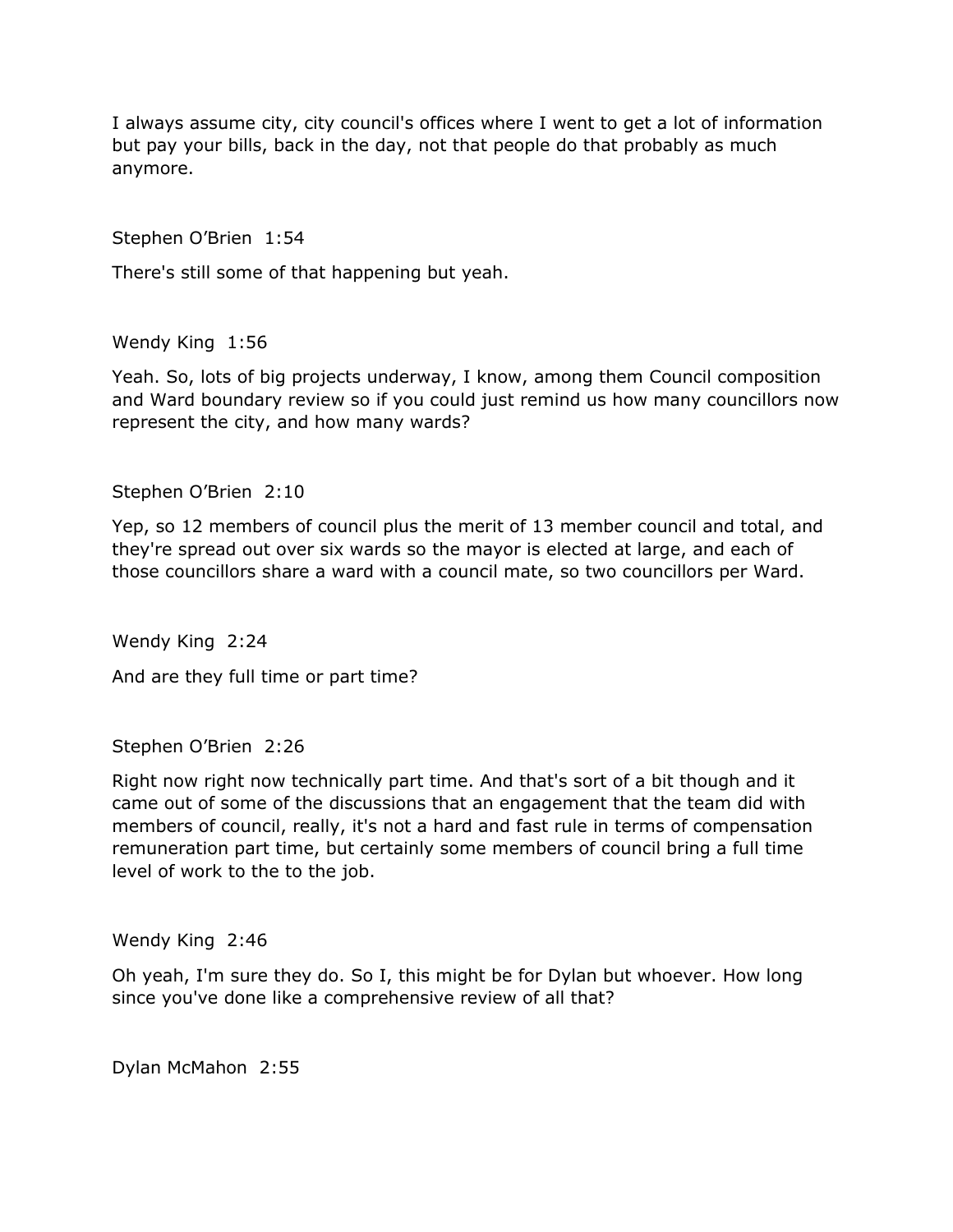comprehensive review quite to the extent that we're doing it right now so there's been some tweaks to our boundaries over the years, there was a ward bound review back in the 1990s, but the composition of council so the idea of 12 Part time counselors, and the mayor that's been in place for many many many years without any sort of significant changes. Everyone yeah so I don't know that in Guelph's history we've ever done a

## Wendy King 3:19

 So, I know that Guelph has just grown, incredibly, and I guess the idea is to make sure that all regions are fairly represented so do you take into account how much the city will grow say in the next decade as well as how much it has grown.

## Dylan McMahon 3:36

 Yeah, for sure. So I think at the end of the day, it's all of the project on the composition side and the war boundary side, is to make sure that residents of Guelph have fair and effective representation, that means now, but also as Guelph grows so we're gonna look at population trends over the next 10 years to make sure that any sort of revisions are going to ensure that that fair representation as the city grows from I think about 160,000 right now to about 191,000 and in 10 years.

### Wendy King 4:04

 Wow, that's, that's a big growth. That's amazing. So, I'm sure that you're looking for community engagement, you've probably already had some. Are you looking for feedback and in what way?

### Dylan McMahon 4:18

 Yeah, we're absolutely looking for feedback. So, the first phase of the project regarding Council composition is wrapped up. We're in the second phase now which is the ward round review, there's three rounds of engagement, we're going to be conducting for the review, we've done the first round, which was all about sort of informing and educating the public, getting an understanding of the principles that underpin or boundaries. And now, in the next couple of weeks, live on February 23 We'll have the second round of engagement for the ward boundary review and that's exciting because that's the first time that we're actually gonna be looking at revise more boundary maps so we're gonna have in the vicinity of 12 sort of different options for Ward boundaries for different sort of compositions composition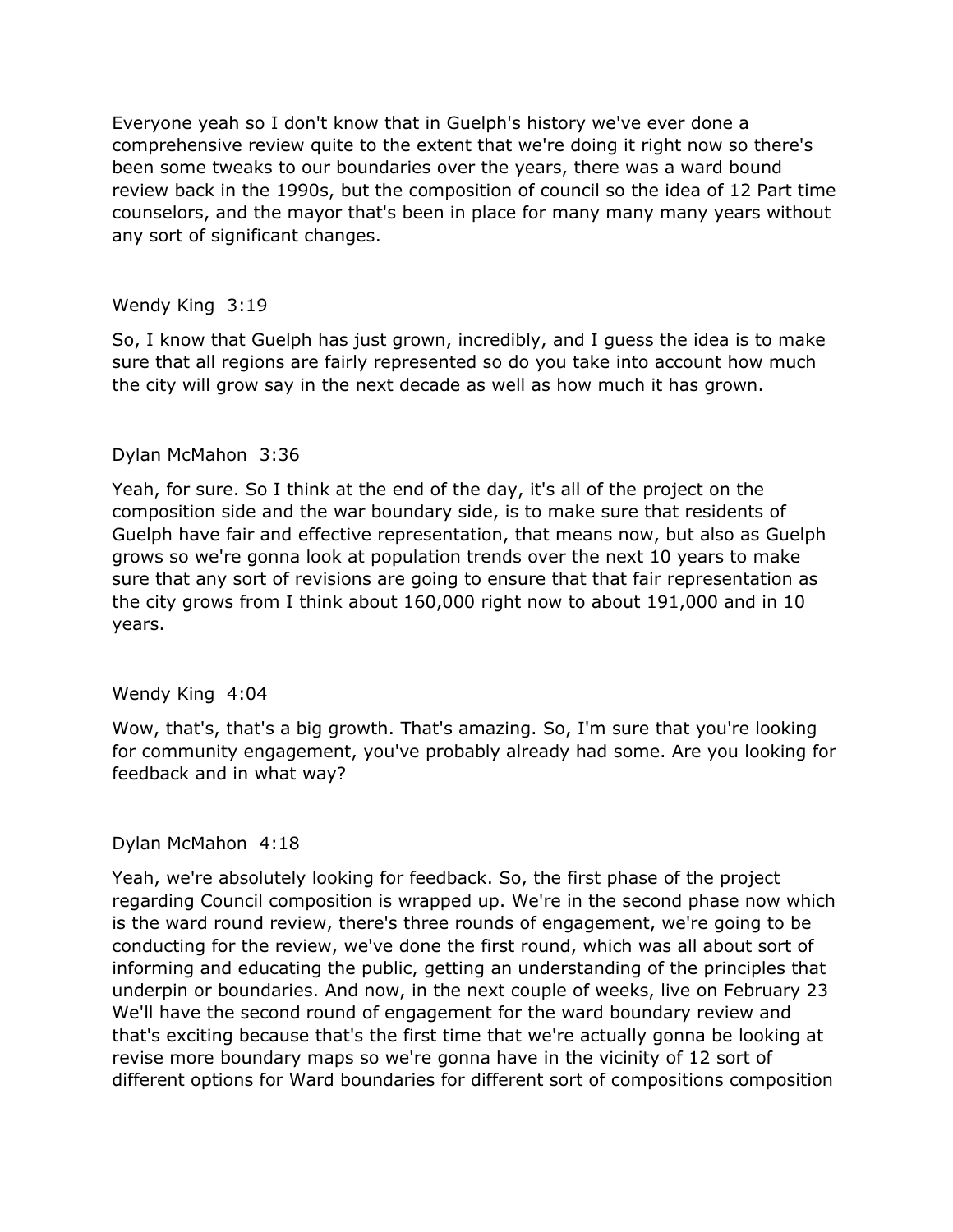structures that members of the public will be able to look at and go over and give us feedback on.

Wendy King 5:04

 So when you look at that the Ward it's obviously you talking about, you might have to extend some, some might get smaller I'm assuming a lot will get bigger. Just what kind of options do did the public have to look at?

## Dylan McMahon 5:18

 There's going to be a lot of a lot of different options there so when it comes to Ward boundaries, there's sort of different principles that underpin the way that they're designed. So, our consultant team is going to look at population parity so making sure that the number of residents in different wards is roughly equal right now, there's also an element of making sure that they're roughly equal in 10 years, that you know we don't make something that's really good today but but not so good in 10 years, but we also want to make sure that Ward boundaries respect, neighborhoods, the neighborhoods that people live in the communities of interest, we don't want to draw or boundaries that that sort of Tee or or cut neighborhoods in half so we're going to try and respect those. And then we also try and use physical geographic boundaries, whether it's roadways, railways, rivers and Guelph is pretty relevant, I think, and all of that comes together to sort of underpinned though, the actual way that those Ward boundaries would be drawn.

Wendy King 6:12

And when you say Council composition. What do you mean exactly?

# Dylan McMahon 6:17

 Yeah, So for council composition we're sort of talking about what what Stephen described earlier, so how many counselors do we have, are they full time or are they part time, and how are they elected so is it one elected per Ward two elected per Ward, perhaps even three councillors elected per ward. Obviously that's very closely tied to the number of words that we have so they're sort of flip sides of the same coin.

Wendy King 6:40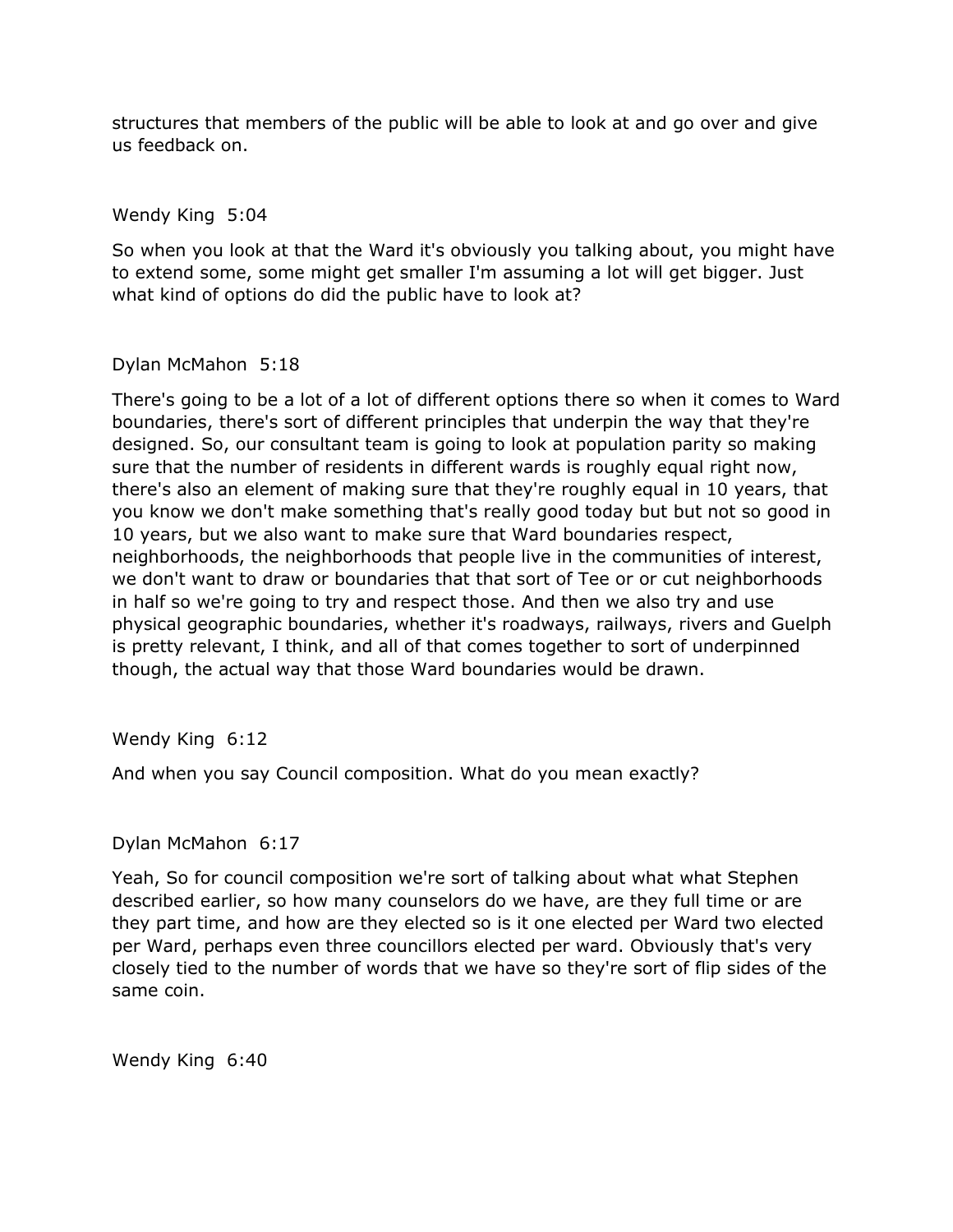Gotcha. Okay, so, and then also I know you said there's some more feedbacks and more public meetings, etc. Next steps then for the boundary review.

## Dylan McMahon 6:51

 So next step will be the second round of engagement that starts on February 23. dates just handy right now but we'll have two town halls and be posted on on [Guelph.ca](https://Guelph.ca) During about a two to three week engagement period, and then we'll be coming back to the public again in April, with a reduced sort of set of options so we're we're going forward with all options right now we'll come back in April with two, three, maybe four sort of final options and the community will get to give us some input and some feedback on those options again. We're going to have two town halls. One will be in the afternoon so I don't have the

Wendy King 7:25

And then when do you think it's all decided?

Dylan McMahon 7:28

 We're looking to have Council make a decision in June so hopefully by the end of June. We'll be bringing forward reports to council with some recommendations and then we'll have a decision from them at that point.

### Wendy King 7:39

 Okay, so now, if the word configurations change, then obviously impacts. Excuse me voting methods so bringing Jennifer in for this and I guess we're talking 2022 For the next municipal election is?

Jennifer Slater 7:53

Yes, that's right Wendy.

Wendy King 7:54

 Yeah, so I mean, this is a hot topic, I mean fair and accessible voting procedures as we've just all experienced with our American neighbors. So this is a biggie. So where do you guys stand do you do mail in options?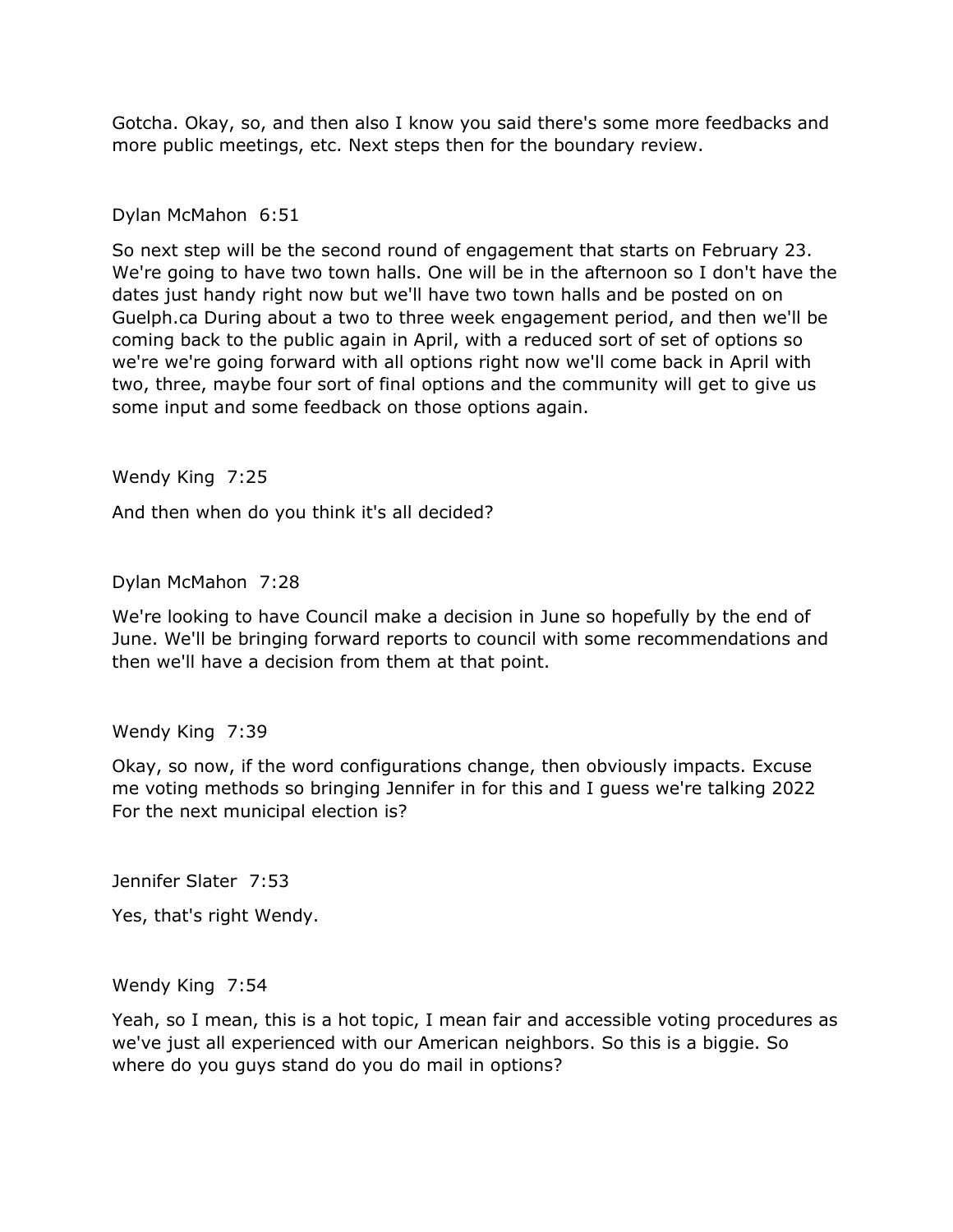Jennifer Slater 8:09

 Yeah, so right now we're coming to council next week on February 17. And we're recommending a vote by mail option as a remote option to make sure that live outside of the city if they're not able to get in and obviously very conscious of the current COVID-19 context but we want to have an option that would allow people to vote without having to come to the in person poll so.

Wendy King 8:32

So have you ever done mail in option or would this be the first time?

#### Jennifer Slater 8:37

 This would be the first time we've offered vote by mail. But you know, looking at the context of provincial and federal offerings and higher levels of government and it has been offered by other municipalities, cities throughout COVID And we're comfortable we can develop processes and that would be a good option.

#### Wendy King 8:55

 to make sure you got a pretty good system going. So yeah, what would you have to do in order to implement that obviously you have

#### Jennifer Slater 9:04

Jennifer Slater 9:04<br>Absolutely, I think processes are something that's very important to make sure that processes and communication so that the public knows that they can request a mail kits, how to do that when they need to do that. And so we will obviously be developing those very early, and working with our vendors to make sure we can get those mail kits and what that person's would look like.

Wendy King 9:27

 So I don't know if you have, if this has all been discussed already, but can you tell from your studies if the public is confident in that way of voting.

Jennifer Slater 9:39

 So we did two public engagement at the end of last year on voting methods, and you know we often talked about three options we talked about Internet voting, we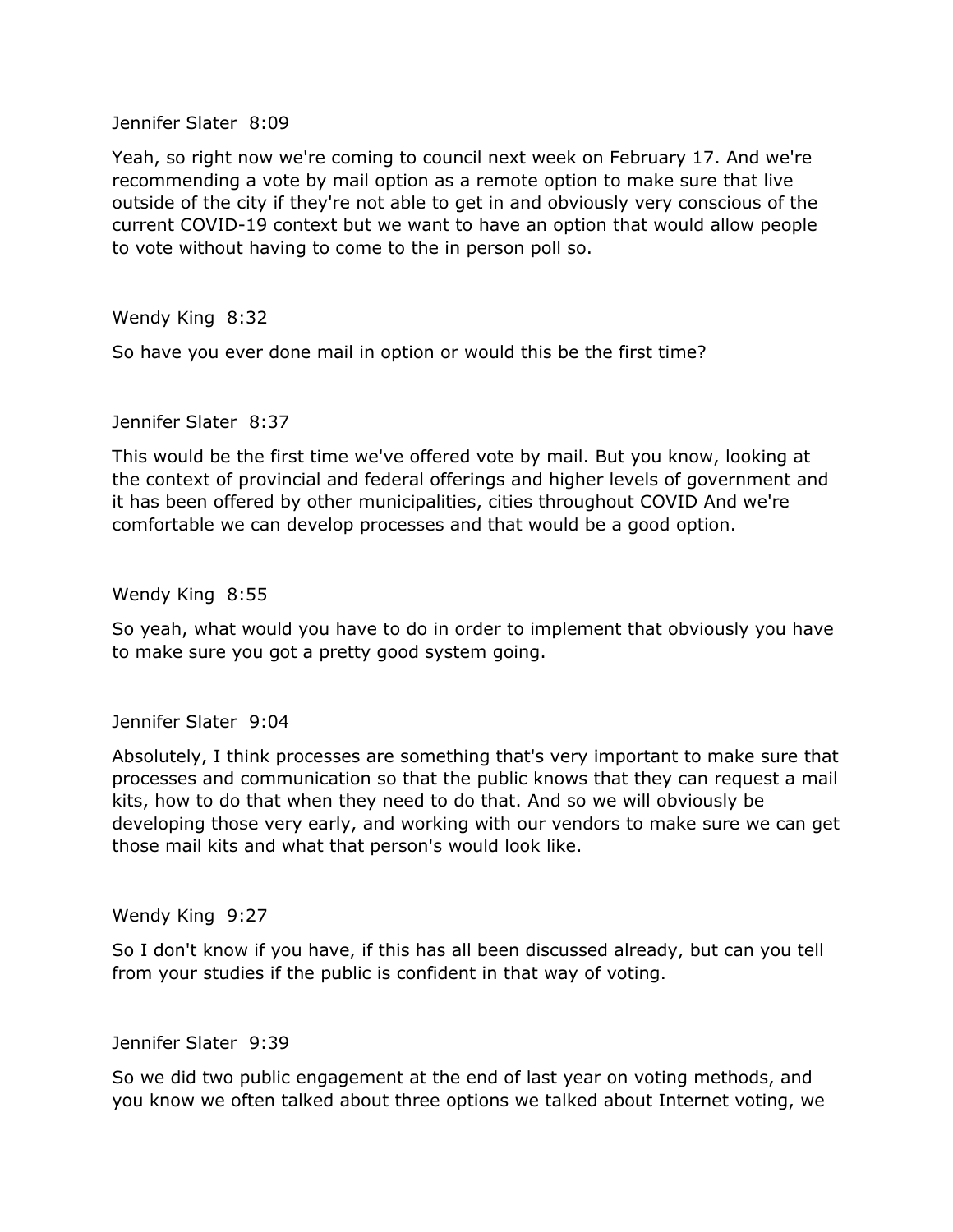talked about telephone voting and we talked about vote by mail. We saw a relatively high level of confidence, with each of the options but certainly there was a distinct public preference for Internet voting and that's something that we've noted and we'll be discussing with counsel on the 17th. It's, you know, we've had to to go within and there's a number of factors we can talk about that go into decision making for webmasters recommend, but certainly appreciating the public does have an interesting internet.

### Wendy King 10:18

 So then you have to make sure everybody has a fair and accessible way of doing that right because not everybody's got the greatest internet etc.

### Jennifer Slater 10:28

 Exactly yeah and accessibility is certainly an important thing that we, we consider throughout the process. Looking at what next will be accessible. We always have a good touch points and conversations with our Accessibility Services staff, as well as the accessibility advisory committee to look at things, you know, everything from We're also considering a potential vote perform pilot, so we'll be considering and discussing accessibility with with the folks who know that best. the remote voting option whatever that final Council decision is in person voting.

Wendy King 11:03

How are you feeling about telephone voting?

Jennifer Slater 11:08

 So telephone voting is something that we're not recommending, you know, in our report that's going on the 17th we do express some concerns with with Internet voting and we know that telephone voting, the actual base of that platform is all of the votes are sent and counted through the Internet voting system. So any concerns we expressed with them, with the Internet voting process or method. It surveying understanding who uses that method, it's not very commonly used by municipalities, our size that how we have about a little over 90,000 electors, so not commonly used at that size, and typically lower levels of use, which is something obviously we want to make sure that people will want to use an opportunity offer. And we do have some concerns with telephone voting around accessibility. So, whether Internet voting and different methods typically offer some form of customization that can, you know, a voter can stipulate how they would like to vote also applies to telephone voting, you know, we also know that based on kind of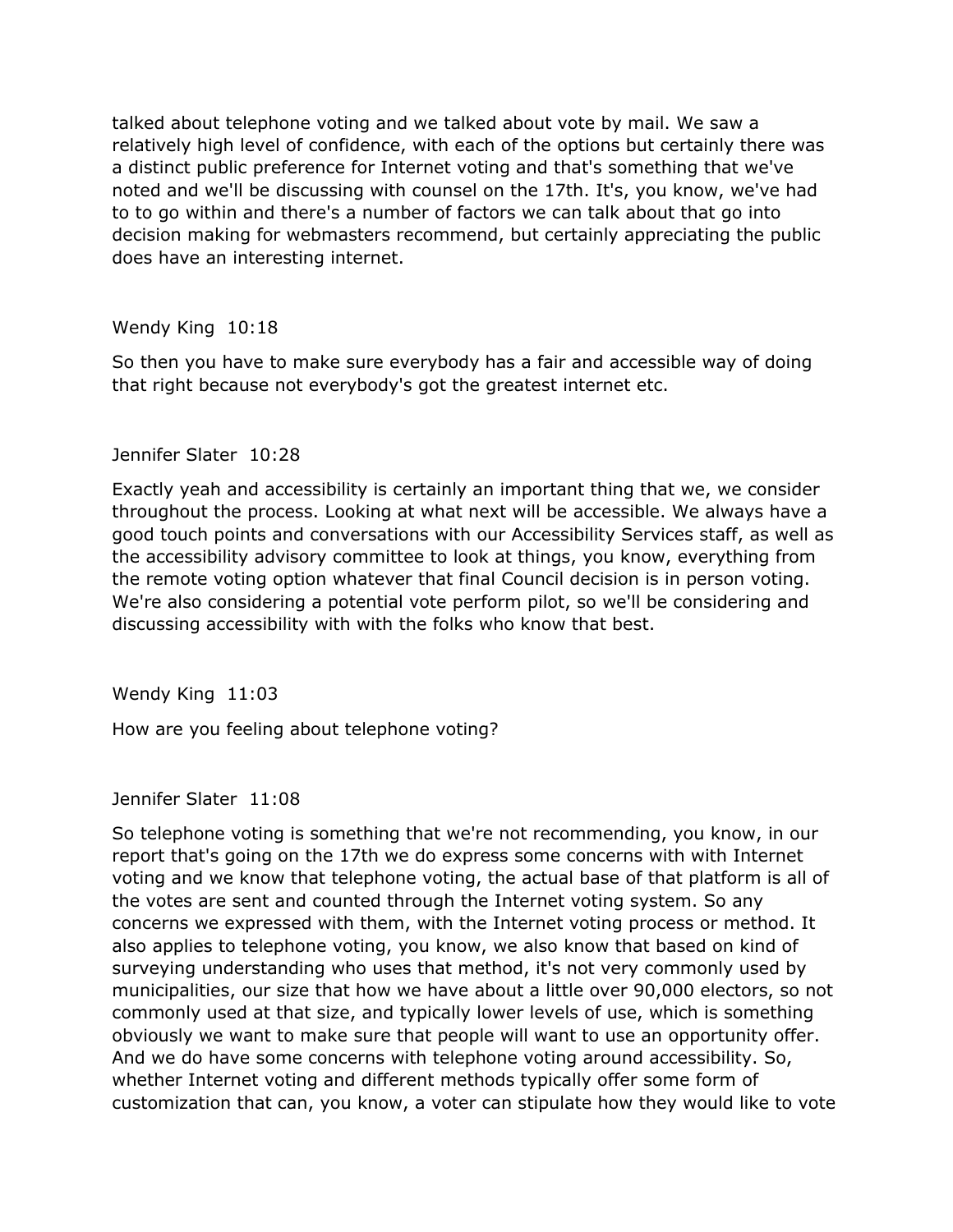or kind of adjust a voting experience to work best for them. It limits customization because it is an audio recording wouldn't be someone interacting with a person on the phone to vote. And, you know, certainly that limits the support that someone can receive if they would like to have someone assist them to vote or obviously if they speak English as a second or third language, there's challenges potentially accessing that voting method.

# Stephen O'Brien 12:42

 You know if I can jump in Wendy too. The way to look at it is if we have, you know, a litany of candidates on the ballot, you can imagine going through a boat phone for this candidate you can imagine how long that might be and so we're trying to make sure I mean, delivering an election is like any other service that the city trying to make it easy, you know, making voting easy is something that's important voting process where all of those, you know, press one for this candidate press two delivers we're trying to make it accessible we're trying to make it intuitive we're to us.

# Wendy King 13:11

 Yeah, You know, and it's it's such an education too because we're so, kind of, you know, trained, and it's Election Day is one day and we have this much time and we line up and, and whether it's even good to go back to that right I know this, you're not doing this just because of COVID But that's something you have to consider.

# Stephen O'Brien 13:29

 Absolutely. I think the COVID pandemic makes us think. I mean we were always thinking quite deliberately about remote voting methods to again make, you know, enhance the service that is election services but obviously congregating in large crowds, we hope that we're at a different spot in October of 2022 than we are now, even in January or February of 2021, but we need to be mindful of that we need to be ready for that.

Wendy King 13:54

 What's your gut feeling do you think we'll go back to that or can you even guess at this point?

Stephen O'Brien 14:00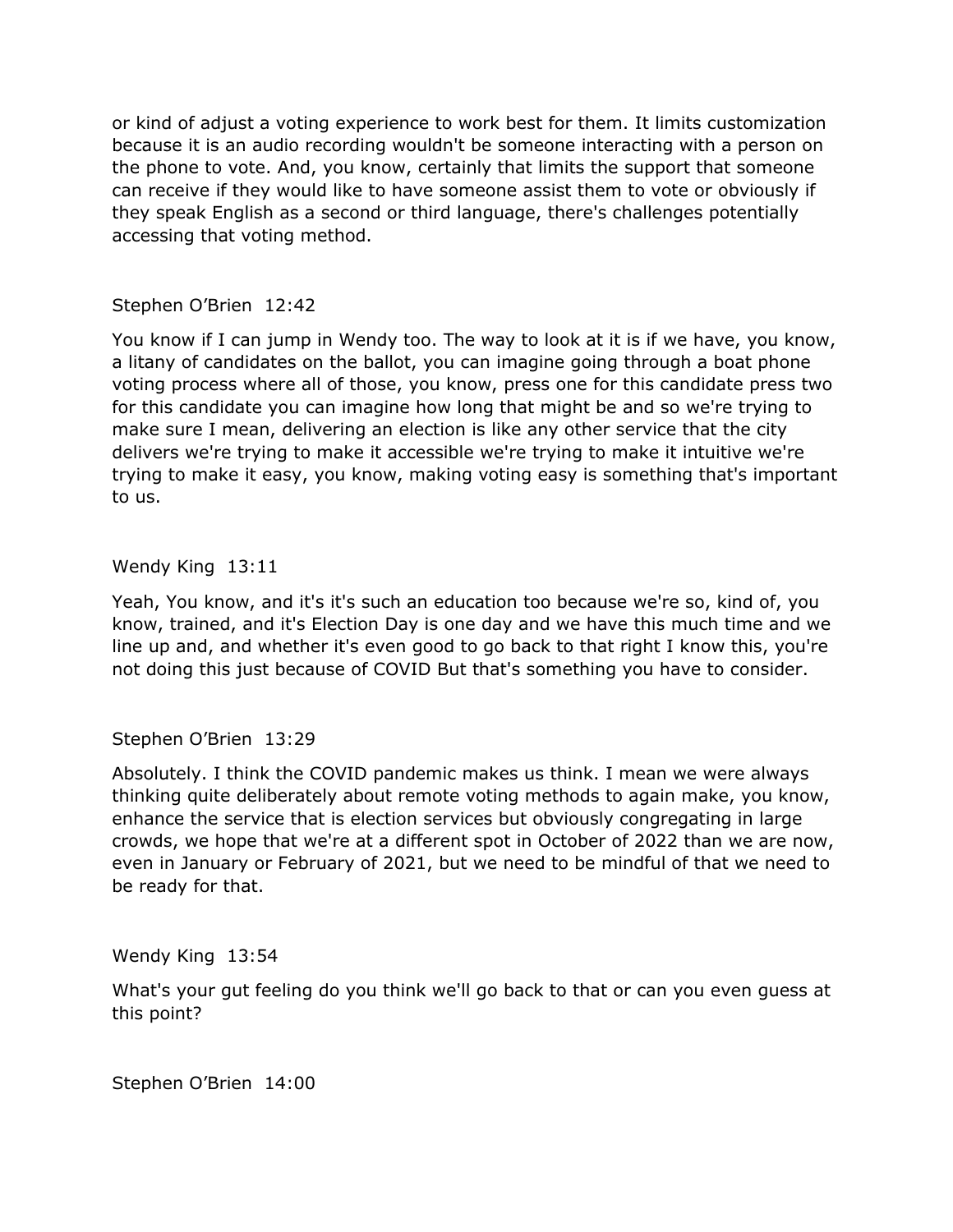I think if I could guess I'd be wherever you're very rich man I don't know but I mean I think the reality is I think that people are going to take their time, I would imagine to to sort of get back from I think people are eager to sort of get back to hesitant about large congregations and we know it's of no fault of the election design or the system but we know that people tend to go to the polls later in the day right it's sort of a right today's election day oh I got to get out and vote right so people are going to want to avoid those sort of long lines and that kind of thing. And so, us having the opportunity to offer a remote method for those that aren't comfortable or people that might be immunocompromised maybe they've got a disabilities as, as, as Jen mentioned like we've got to give people the opportunity to vote in, in ways that support them, and make it easy for them. quote unquote normal. But, you know, I also think that people are going to be

Wendy King 14:49

Wendy King 14:49

 And you're so right, making it easy right because then we used to, we didn't, we didn't use to have early voting. Now what's kind of we're expecting that now that you're going to have a week or so of early voting and now you're giving us all these options which, you know, we wouldn't even have thought before it was just always traditionally one day, you know, you know, eight to eight or whatever it was and there you and there's always, I worked in election one time and there's so many things that come up on the spot so I understand what you're saying about phone voting would kind of be just a real hassle.

Stephen O'Brien 15:24

Yeah

Wendy King 15:25

 Yeah, for sure. So just to switch, switch gears a little bit. Do I understand that you're adding an Integrity Commissioner, and if so what is that person's role like probably that's for you, Steven.

Stephen O'Brien 15:37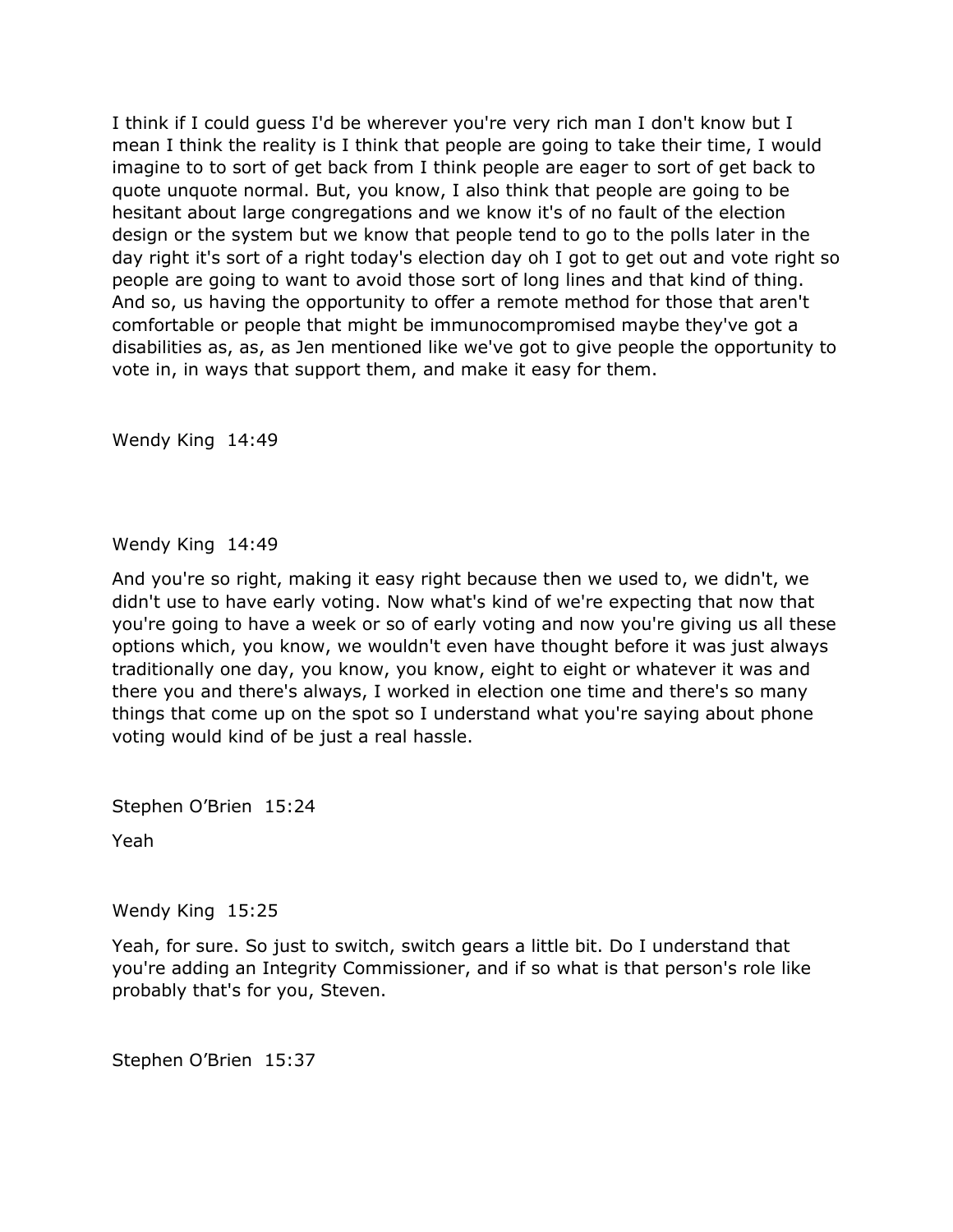Yeah, not necessarily adding we've had an Integrity Commissioner with the City of Guelph or council has appointed an Integrity Commissioner, I should say, since 2011. Which is around the time when that position was added as a quote unquote accountability officer, under the municipal municipal act so, but what what is different this time around is as of January 1 There's a new Integrity Commissioner for the city of Guelph and so on. At the end of last year, effective January one helpful appointed Mr. John Mascara and Eric Berlus LLP as the city's new Integrity Commissioner, and so really this is an accountability officer that's sort of formally required by every municipality, under that again that municipal act that I mentioned. And they play a unique role. Their role is to basically provide advice and guidance on and at times enforcement of council's code of conduct, they also support counsel by providing advice on municipal conflict of interest matters. And they also, you know, important for listeners as they have a public education role as well so, and they accomplish that through various means we require our integrity commission to have an annual report so that's a good way for the public to be the previous year, and actually the city's previous Integrity Commissioner was interviewed by another local podcaster, as part of as sort of part of fulfilling that aware of the actions and things that the integrity commission carried out over over public education mandate.

Wendy King 16:56

 Very good. And I know there's lots of ways for the public to engage with council and with your office, but at council we always used to have delegations, which I'm sure you still do. But how do you do that in the COVID world?

Stephen O'Brien 17:11

 Well actually I'm pretty proud of and kudos to Dylan and his team for this. I think we were one of the first if not the first to sort of go virtual with with council meetings and that was, you know if the pandemic I remember correctly, it was March 13 was Friday the 13th and the 16th was the Monday, I think the province passed legislation on the 17th or the 18th, allowing for remote council meetings and I think we had our meeting, you know, sometime on the 22nd or 23rd If I remember correctly. So yeah, we're now fully remote people can call in, they can delegate they can, they can listen in tune in, we broadcast live through Guelph.ca/live so it's still a very public process. It's just virtual and remote public process.

Wendy King 17:57

It's probably a lot handier for a lot of people actually.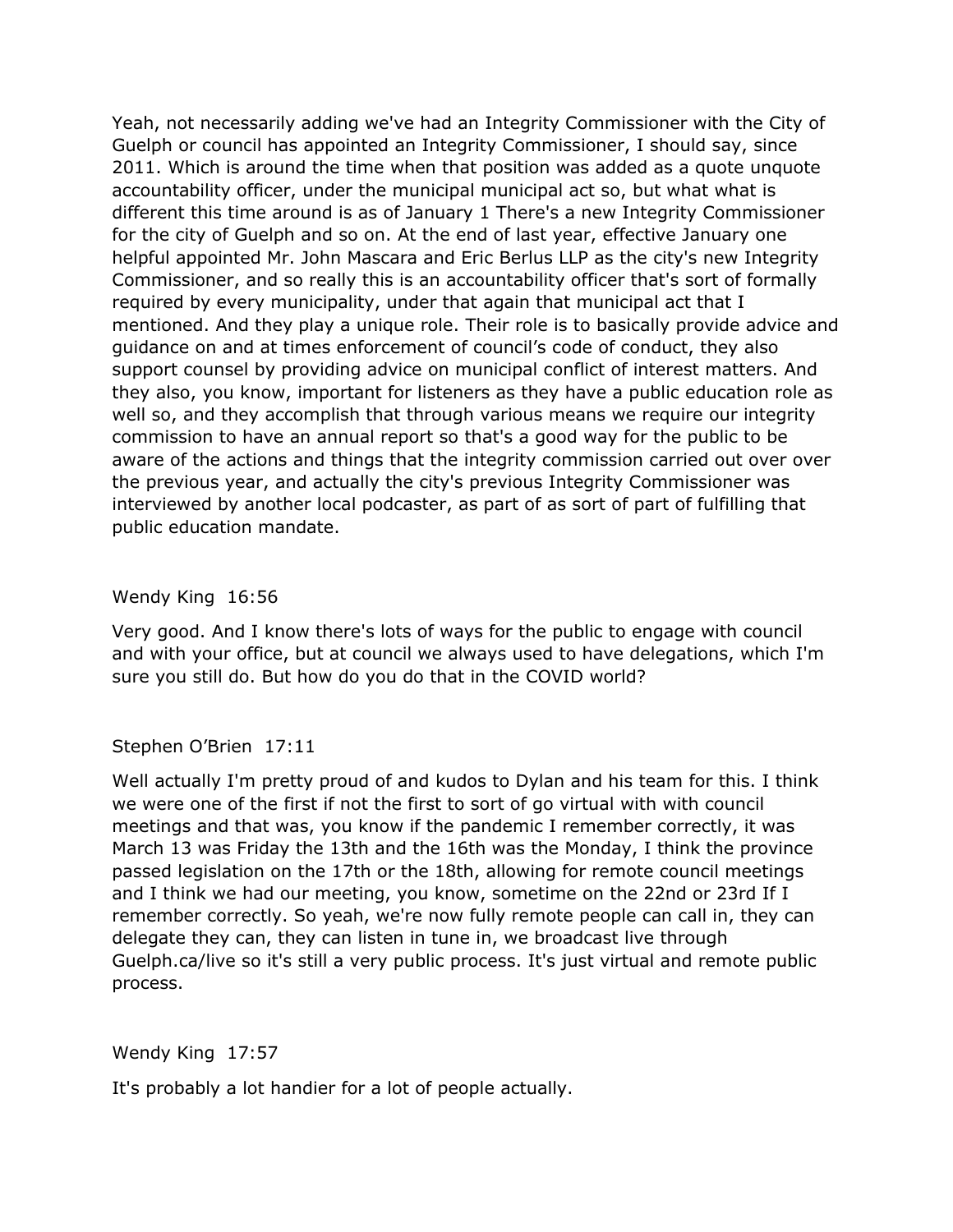Stephen O'Brien 18:00

 Yeah I mean I think so I think I think, you know, it's not uncommon and Dylan had a meeting on Monday night that he was in the clerk's chair for and there was a people would have had to come to City Hall and sit and wait for their turn to speak. Now they're still listening and sort of waiting but they can do that from the comfort of their home and I think about parents with young families or families with with older, older adults, as parents, they need to care for and so I think, I think it's significant amount of delegates, you know, previously, that means that those added a level of accessibility for sure.

Wendy King 18:30

 That's great. Well, great information everybody and maybe just a couple quick questions. Steven I'll give it to you, I guess, rapid fire engineer, and I know that's hard, but how did the initiatives that we've discussed affect your budget?

Stephen O'Brien 18:46

Well on the voting methods side that Jen spoke about that's covered that's in a Well on the voting methods side that Jen spoke about that's covered that's in a<br>reserve that the council contributes to every year. The composition of the council composition and ward boundary that might have an impact, so we'll have to wait and see what comes of that so it sort of depends, depends on which one we're talking about.

Wendy King 19:03

 Right, and same same basic thing but how did the initiatives benefit your community?

### Stephen O'Brien 19:09

 I think it's all about sort of continual maturity continual growth as a community. You know it's important we have traffic master plans and parks master plans it's important for council to look and consider their governance structure periodically it's, it's, you know these things are foundational they underpin all the decisions that the plan for how Council is structured when I, when I think about Council composition or boundary. And the same thing holds true for the election services it's about growth and continually offering the best services we can. Council makes on things like transportation plans or or parks plants. This is really